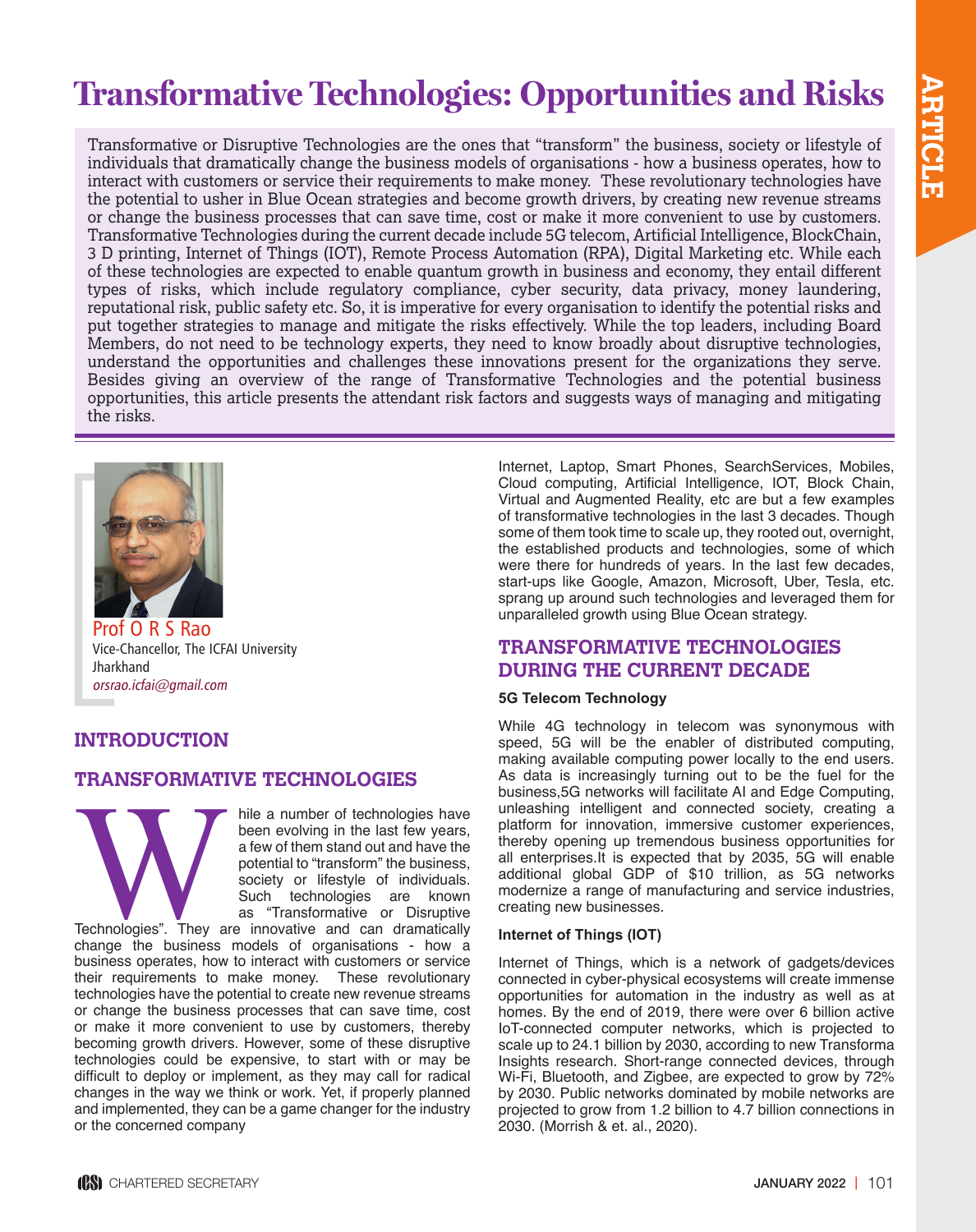**Artificial Intelligence**<br>
Artificial Intelligence (A<br>
the current digital age<br>
expected to drive inno<br>
like automotive (self-d<br>
comprehensive diagno<br>
serving robots). finance Artificial Intelligence (AI) is a massive disruptive force during the current digital age (Grand View Research, 2020) and is expected to drive innovative applications in industrial sectors like automotive ( self-driving vehicles), healthcare ( quick and comprehensive diagnosis of diseases) , restaurants ( food serving robots), finance ( investment advisory chat bots ) and manufacturing (self-driven Robots) etc. (Lee, 2017). Global Artificial Intelligence market is estimated at US\$ 39.9 billion in 2019 and is projected to ramp up at a CAGR of about 42 percent between 2020 and 2027.

#### **3D printing**

3D printing is an innovative technology that can create complex artefacts, including human body parts like heart, kidneys, prosthetics etc., offering a broad range of opportunities to manufacture, design and implement modern architectural styles, construction processes and materialsand transplant of human organs. From about US\$ 13.7 billion in 2019, 3D printing market is expected to reach US\$ 63.46 billion by 2025, at a CAGR of 29%.

#### **Block Chain Technology**

Block Chain Technology refers to secure decentralized storage and updation of data so that it cannot be owned, controlled or manipulated by a central agency, thereby ensuring good security. Though it has come into prominence due to Crypto-Currencies, its applications go far beyond virtual money, disrupting sectors and practices as diverse as financial markets, content distribution, supply chain management, the dispersal of humanitarian aid and even voting in a general election. Block Chain is expected to make operations more efficient, thereby reducing the costs of infrastructure of banks by 30%. Market for blockchain technology services is expected to cross \$20 billion by 2025, as new sectors like healthcare will deploy it. (Petrov, 2020)

### **Disruptive Technologies in Service functions**

Besides manufacturing, service functions like Accounting, Marketing, HR etc., are also impacted by Disruptive

Revolutionary technologies have the potential to create new revenue streams or change the business processes that can save time, cost or make it more convenient to use by customers, thereby becoming growth drivers. However, some of these disruptive technologies could be expensive, to start with or may be difficult to deploy or implement, as they may call for radical changes in the way we think or work. Yet, if properly planned and implemented, they can be a game changer for the industry or the concerned company.



Technologies, affecting the roles of the working professionals in the respective disciplines.

#### **Accounting Function**

Robot Process Automation (RPA) facilitates the integration of Artificial Intelligence (AI), Machine Learning and Cloud services to automate activities, streamline processes, improve the productivity of workers and eventually deliver customer loyalty. By using RPA, a robot can carry out repeating high-volume tasks and release the resources of the organisation to function in higher-value activities. The automation of robotic processes can save 25-50% on costs; allows 24x7x365 working and at the same time error free operations in functions like Accounting. Key functions, such as accounts receivable and account payables can leverage RPA technology, as it enters data automatically.

#### **Marketing**

Digital Marketing, which encompasses the use of Digital tools like Social Media Marketing, Search Engine Optimisation etc., can help in reaching millions of target customers faster and more cost effectively. Big Data and Business Analytics tools can churn huge transactional data very quickly and enable dynamic marketing strategies involving products, pricing, and promotion. In the field of e-commerce, consumer customization and product reviews, merchandising, search optimization and promotions, such as ChatbotAssistants and analytics support. Virtual Reality allows customers to experience the products before buying them.

#### **Human Resources (HR)**

As it is increasingly becoming difficult to match applicants with the required competencies manually, Digital Recruitment Tools like Social Media Crawling and HR Analytics can be used to identify the right candidates. COVID-19 pandemic has dramatically changed the work environment, wherein freelancing and work-from-anywhere have taken off in a big way, making it more challenging to manage the employees more effectively. Digital technologies like RPA can be used to address the challenges in performance management.

#### **Qualitative benefits of Disruptive Innovation**

Table-1 gives the qualitative benefits of products /services using disruptive technologies to the customers andthe industry

|  | Table 1: Qualitative benefits of Disruptive Innovation |  |  |
|--|--------------------------------------------------------|--|--|
|  | <b>(Source:</b> (Ananthakrishnan, B; et. al., 2020)    |  |  |

| <b>DRIVER OF</b><br><b>DISRUPTIVE</b><br><b>INNOVATION</b>                                                                    | <b>DESCRIPTION</b>                                                                                       | <b>BENEFITS</b>                                                                       |
|-------------------------------------------------------------------------------------------------------------------------------|----------------------------------------------------------------------------------------------------------|---------------------------------------------------------------------------------------|
| Freelancing due<br>to COVID-19<br>pandemic: over 50%<br>of the employees<br>are projected to do<br>freelance work by<br>2025. | Transformative<br>technologies<br>like AI, ML, IOT,<br>Digital Marketing<br>may offer<br>freelance jobs. | Repair time<br>reduction by<br>10%-25%.<br>Labour cost<br>reduction of 5%-<br>$20%$ . |
| Smart workforce:<br>enabled by AI, as a<br>key component.                                                                     | Service sectors<br>like Banking,<br>Insurance,<br>Telecom will<br>engage smart<br>workforce              | 10%-20%<br>increase in<br>efficiency.                                                 |

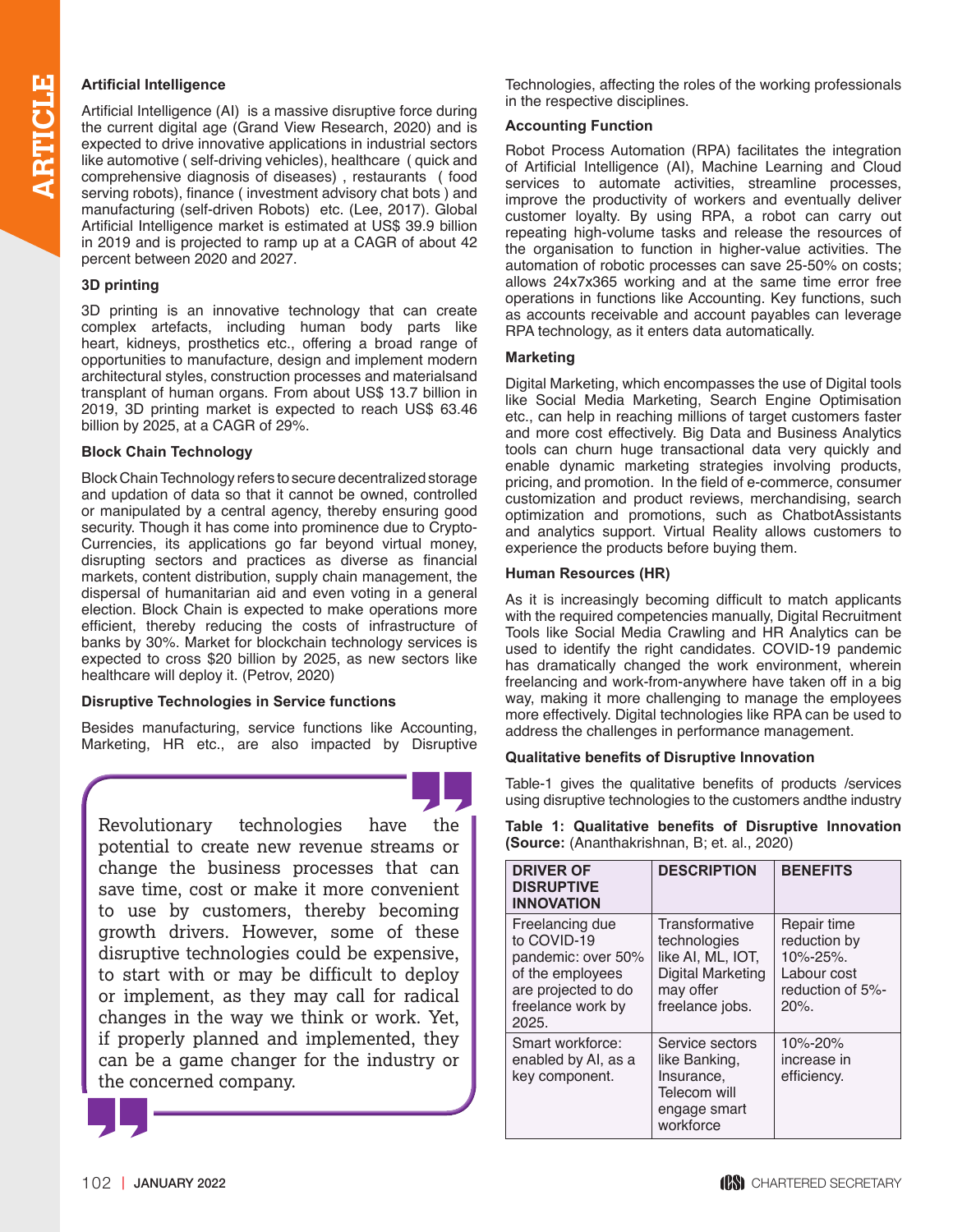| Augmented<br>Reality (AR) and<br><b>Virtual Reality</b><br>(VR): will enable<br>immersive customer<br>experience digitally<br>thereby replacing<br>physical interaction. | Service sectors<br>like Media and<br>Entertainment | 10%-20%<br>improvement<br>in customer<br>satisfaction. |
|--------------------------------------------------------------------------------------------------------------------------------------------------------------------------|----------------------------------------------------|--------------------------------------------------------|
|--------------------------------------------------------------------------------------------------------------------------------------------------------------------------|----------------------------------------------------|--------------------------------------------------------|

**Risks entailed in deploying Transformational Technologies** 

While transformational technologies will create huge opportunities, there will also be challenges. Following are the major risks that may surface while deploying Transformational **Technologies** 

#### **Compliance and Legal Violations**

Organisations are expected to identify, address, and mitigate risks surrounding the privacy and protection of consumer data in the cloud. It necessitates keeping abreast of current and upcoming data protection legislation like GDPR in Europe and HIPAA in US healthcare, compliance and risk mitigation measures need to extend beyond simply complying with legislation. In July 2021, European data regulators levied a record-shattering €746 million fine against Amazon, claiming that the company's processing of personal data did not comply with the EU General Data Protection Regulation. It marks a massive leap from last year's €50 million fine against Google by French authorities, for failing to clearly inform users about the use of data for personalized advertising. Besides, regulators as well as stakeholders increasingly want companies to be fully transparent about where their data goes, who sees it, and what will be done with it. Besides, in today's interconnected world, ensuring compliances on data sharing with stakeholders, including employees, vendors, business parterres, etc. are also critical.

#### **Cyber Security**

Cyber Security is the biggest risk, as more people and devices get connected through IOT. For example, a hacker can shut off the engine of a running car, that is connected in a network, through IOT. As per [IBM's 2019 Cost of a Data Breach Report](https://www.ibm.com/security/data-breach?cm_mmc=Search_Google-_-Security_Optimize+the+Security+Program-_-WW_NA-_-%2Bbreach%20of%20%2Bdata_b&cm_mmca1=000000NJ&cm_mmca2=10000253&cm_mmca7=9001884&cm_mmca8=aud-393899736125:kwd-295901324379&cm_mmca9=CjwKCAiA__HvBRACEiwAbViuU25BqAMoygM5guo80HcRql64b_iHitNZVGWkXC4b9JUy1EjHGYJYtxoCGocQAvD_BwE&cm_mmca10=396533568135&cm_mmca11=b&gclid=CjwKCAiA__HvBRACEiwAbViuU25BqAMoygM5guo80HcRql64b_iHitNZVGWkXC4b9JUy1EjHGYJYtxoCGocQAvD_BwE&gclsrc=aw.ds) , average cost of a data breach is \$3.92 million , affecting about 25,000 records. The report also says that, while the average lifespan of a breach is 314 days, containing the breach to 200 days or fewer results in significant savings to organizations. It was noticed that despite the best controls, data breaches do happen, but some measures that have proven helpful in containing their costs have been incident response teams and the use of encryption. As per the regulations in most of the countries, the defaulting organisations are required to pay penalties for Cyber Security lapses.

#### **Data Privacy**

Concerns about consumer privacy are increasing all over the world, as a number of companies suffered high-profile data breaches that compromised their customers' private information. Through Cyber Attacks, the hackers are able to gain access to names, phone numbers, emails, passport numbers, travel details, and payment information of customers. With breaches like this on the rise, companies are facing the difficulty of gathering this data without violating their users' privacy or exposing their personal information to malicious actors.

#### **Money Laundering**

Introduction of Cryptocurrencies enabled misuse of funds as it is not possible to trace the money movements due to the security features of BlockChain Technology. There have been reports of cases of misuse like drug trafficking, terror funding, cheating, etc.

#### **Fairness and Equity**

Artificial Intelligence and Machine Learning can be highly useful in taking a range of decisions, as it offers the possibility of removing human intervention and biases when making important judgments and decisions. However, it is effective only if the dataset and model are objective and free of bias. In October 2018, [Amazon had reportedly scrapped a](https://www.businessinsider.com/amazon-built-ai-to-hire-people-discriminated-against-women-2018-10?r=UK&IR=T) [machine learning tool](https://www.businessinsider.com/amazon-built-ai-to-hire-people-discriminated-against-women-2018-10?r=UK&IR=T) for selecting the top resumes among its job candidates because the system discriminated against women. The bias was apparently due to the fact that the tool was trained on a dataset of resumes from previous applicants, who were predominantly male.

#### **Reputational Risk**

AI chatbots, left to run unchecked, can represent a major and even existential risk to a company's business reputation and bottom line. Artificial Intelligence systems that are prone to errors, subject to bias, or easily hacked can expose the organization to public criticism, as the government of Australia recently discovered when they implemented an algorithm that was designed to detect welfare fraud. Flaws in the algorithm caused thousands of welfare recipients to receive false debt notices. This eventually led to a large public outcry and an official investigation by the Australian Senate.

#### **Spoofed Chatbots**

Impostors or Cybercriminals can create a malicious chatbot with the branding or look alike of a legitimate business entity and keep it in an app store, where unsuspecting and gullible customers of that brand may download the chatbot. From there, they have a direct line to that consumer and all the sensitive information and Personally Identity Information (PII) that they are willing to request, in order to fraudulently help the client with their real query. To make matters more complicated, hackers may not even require consumers to download an app to encounter a spoofed chatbot. Through malware, they may be able to place their spoofed chatbot right on the company's legitimate website.

#### **Ethical and Legal Concerns**

As AI systems become more intelligent and gain more acceptance, addressing the ethical and legal issues of these disruptive innovations will be a critical concern. For example, companies that are researching self-driving cars must deal with their own versions of philosophical dilemmas such as the trolley problem. For instance, when a traffic accident is inevitable, is it acceptable for a self-driving car to divert its course in order to save more people, even if that puts its passengers' lives at risk? Whose lives need be prioritized, the passengers of the vehicle or the pedestrians outside the vehicle?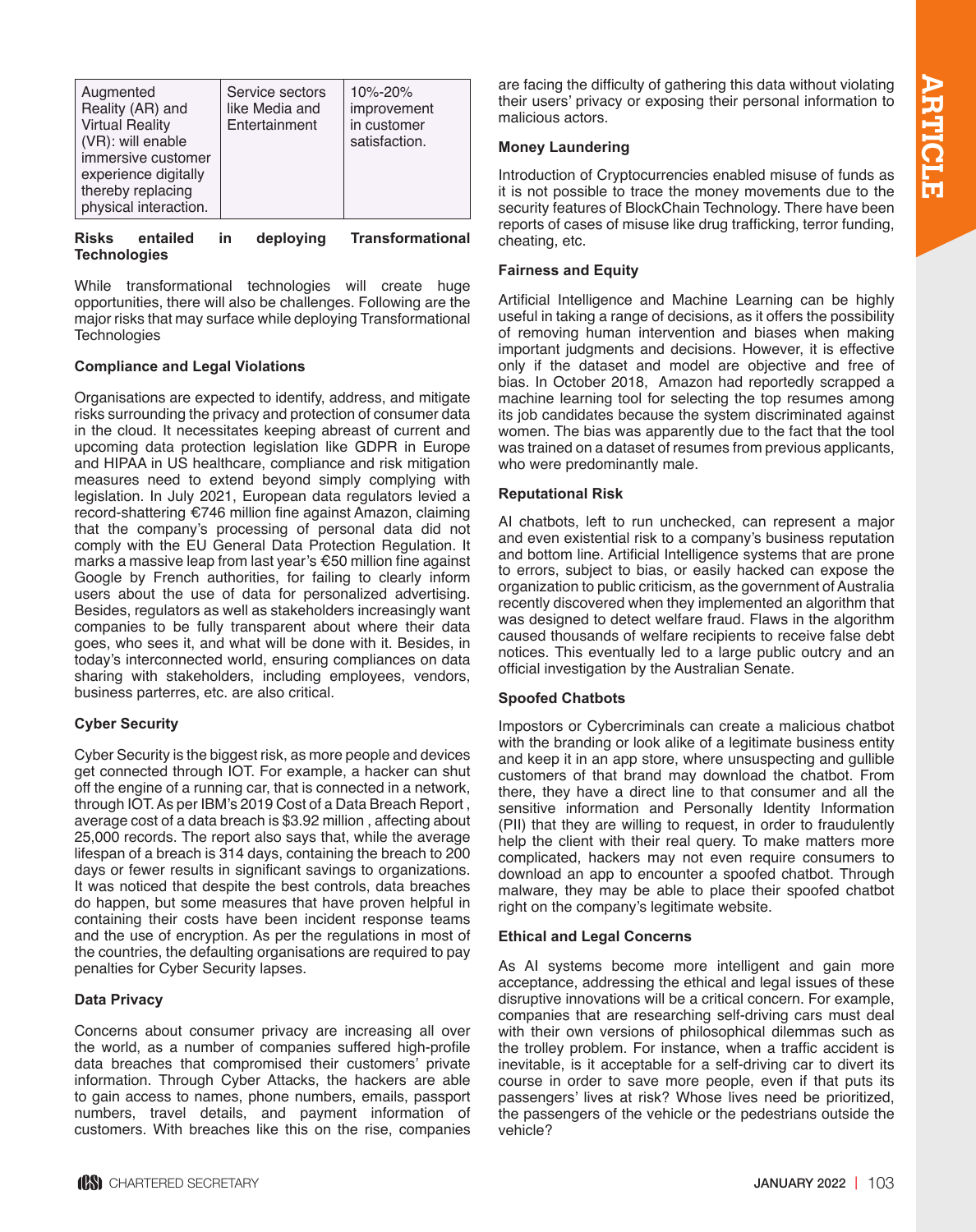**ARTICLE SCIED SECURITE:**<br>
Ericsson forecasts that<br>
devices connected to the Ir<br>
smartphones and GPS devices<br>
toasters. This massive IoT<br>
attack vectors for malicious a<br>
sure that their IoT-connected Ericsson forecasts that there will be [29 billion](https://www.ericsson.com/en/mobility-report/internet-of-things-forecast)  [devices connected to the Internet of Things by 2022](https://www.ericsson.com/en/mobility-report/internet-of-things-forecast), from smartphones and GPS devices to "smart" thermostats and toasters. This massive IoT growth exposes billions of new attack vectors for malicious actors. Businesses need to make sure that their IoT-connected devices are safe, which will be a technologically daunting task, considering the diversity of the devices, a number of which use proprietary operating systems.

#### **Public Safety**

When Data breaches of customers' personal and financial data happen, the repercussions are limited to the individual. But, when attackers are able to breach an IoT networks that manages public infrastructure like power, civic services, or telecom, the risks are severe and the impact could be devastating. When the IoT is applied to infrastructure such as electrical grids, they must be protected with both [physical](https://www.resolver.com/resource/physical-cybersecurity-defense-hybrid-attacks-raising-stakes/)  [security and cybersecurity](https://www.resolver.com/resource/physical-cybersecurity-defense-hybrid-attacks-raising-stakes/). The massive [Northeast blackout](https://www.theatlantic.com/photo/2018/08/photos-15-years-since-the-2003-northeast-blackout/567410/)  [of 2003](https://www.theatlantic.com/photo/2018/08/photos-15-years-since-the-2003-northeast-blackout/567410/), which affected more than 50 million people, presents the worst-case scenario during an IoT attack.

#### **How to manage the risks?**

Following are a few ways in which the risks could be mitigated and managed: -

#### **Awareness among the corporate leaders on how to manage new technologies strategically**

While the top leaders, including Board Members, do not need to know everything, they need to know broadly about disruptive technologies, understand the scope of opportunities and challenges these innovations present for the organizations they serve. As per a recent survey among users of these technologies, less than half felt their level of understanding was at a strategic level. At least 29 percent of respondents said their organizations were using AI, and another 18 percent were actively exploring its use. Yet of those using it, only 12 percent knew what it was being used for. Blockchain was being used by 11 percent of organizations, yet only 3 percent of risk professionals knew the specifics of how it was being implemented. The use of the Internet of Things is more widespread. At least 59 percent said their organizations used or planned to use IoT. Still,25 percent were unsure of the specifics of how it was being used. Only 14 percent strongly agreed their organizations have a clear process for identifying and addressing the risks of new technology before it is implemented. Nearly half were unclear about their technology risk management process. It is essential for the leaders and risk management professionals to reach out within their organization to get a better handle on which technologies are being used in their organizations and how they are being used. Those who do not do so, run the risk of being left out of decision making. They may also fail to foresee risks or develop adequate strategies to mitigate them.

#### **Use of Right technical expertise**

One key to a successful disruptive technology implementation is to anticipate potential problems that are likely to emerge during the implementation process. There are two approaches that are normally adopted by organisations. One approach is to lean on in-house architects to learn the new technology, then come up with an implementation plan to integrate it into an infrastructure, they are familiar with. The other approach is to bring in external technical consultants that have a deeper knowledge of the disruptive technology but do not have intimate insight into the company's existing infrastructure architecture. A good understanding of the company's business processes and technology can be used to facilitate current processes, combined with a deep technical understanding of the emerging technology is beneficial. Thus, implementations are usually more successful, when internal and external resources are integrated and work in tandem to accomplish effective change management.

#### **Timing of implementation**

Correct timing of implementation of disruptive technology is another critical aspect that often gets overlooked. When dealing with cutting-edge technology tools, it is observed that there are wide differences among the tools, with regard to their levels of maturity, in terms of readiness to deploy in specific scenarios of the organisations, If the appropriate technology is not selected or timing is not correct, it may destabilise the entire organisation. The leadership must also assess the attitudes of their technical staffers and functional leaders, that are required to decide on the appropriate technology solutions and the right time to strike. This is also an example of how external technical consultants can be used to help make a final decision, as they are well versed with such situations in other similar companies.

#### **Tools for Mitigating the Risks of Disruptive and Transformational Technologies**

Although the risks in technologies like cloud-based storage, chatbots, and machine learning are substantial, there are technology tools to address them. When identifying and addressing cloud-based data risks, the solution generally requires a strong monitoring and oversight function to keep



One key to a successful disruptive technology implementation is to anticipate potential problems that are likely to emerge during the implementation process. There are two approaches that are normally adopted by organisations. One approach is to lean on inhouse architects to learn the new technology, then come up with an implementation plan to integrate it into an infrastructure, they are familiar with. The other approach is to bring in external technical consultants that have a deeper knowledge of the disruptive technology but do not have intimate insight into the company's existing infrastructure architecture.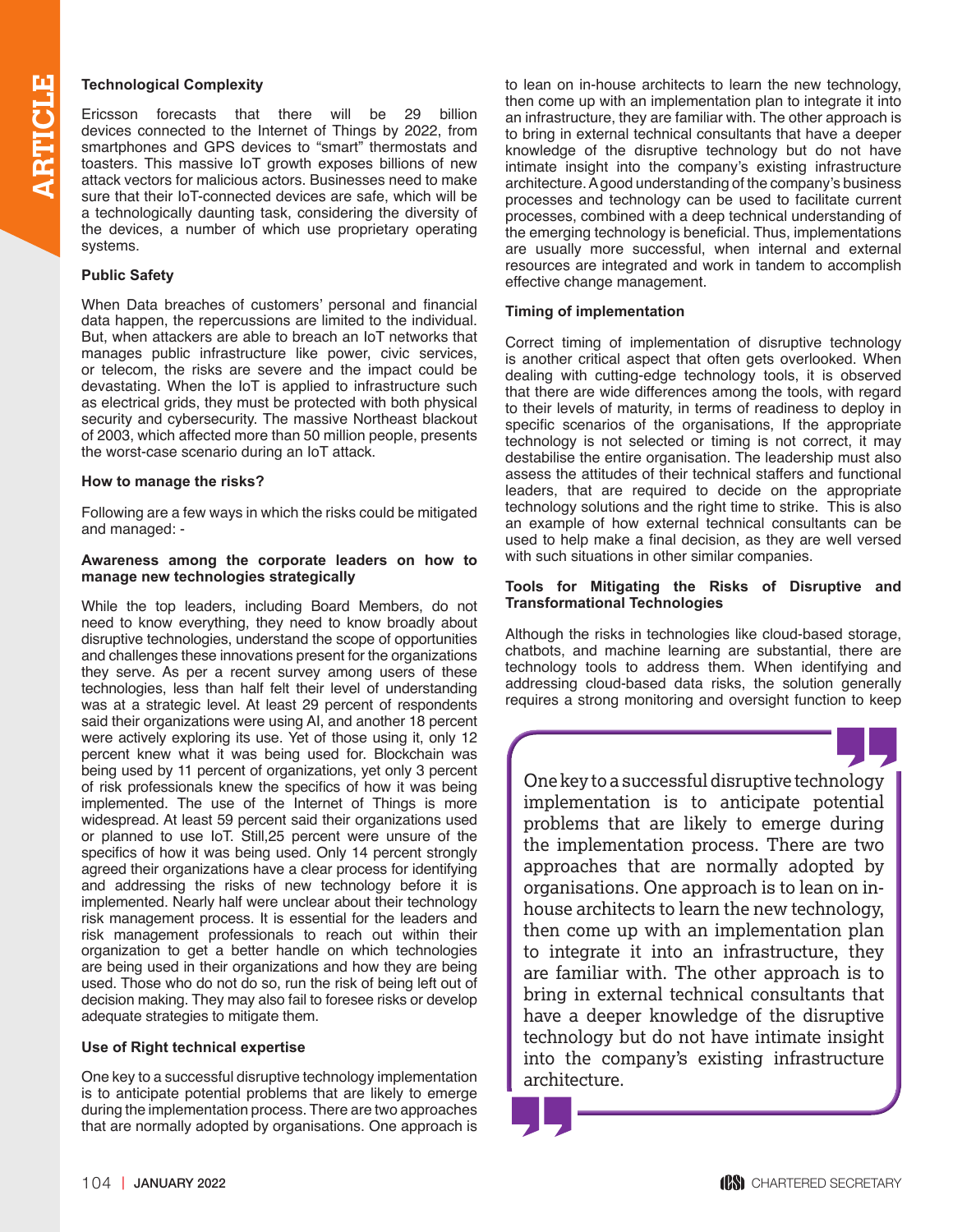

abreast of current and coming legislation. It also involves meaningful investments in technology tools and technologies that provide the organization with protection against data breaches. There are several approaches to protecting a users' personal information.

#### **Software Tools to identify Vulnerabilities and Manage Risks**

Regularly assessing a company's website and networks with a vulnerability scanner can help identify known security holes. Many organizations also hire outside security technology consultants (such as penetration testers) to identify and fix the vulnerabilities that are noticed. While identifying, managing, and mitigating the vast matrix of risks that today's companies encounter, many risk management professionals turn to software that helps them keep track of risks, prioritize their mitigation, and track action plans and due dates.

# **CONCLUSION**

Transformational Technologies have the potential to transform the business and enable quantum growth in business and profitability and can become the growth drivers. In some industries, they may build a competitive barrier. However, there will be attendant risks involved, during deployment of such technologies. So, it is imperative for every organisation to identify the potential risks and vulnerabilities and put together strategies to manage and mitigate the risks effectively.

# **BIBLIOGRAPHY**

McKinsey & Company. (2016). *Automotive revolution – perspective towards 2030.* Advanced Industry.

Ananthakrishnan, B; et. al. (2020, November 26). *Technology and advanced analytics are revolutionising services—and*  *creating new sources of value for industrial companies that know how to use them. Here's a roadmap that works.* Retrieved from mckinsey.com: https://www.mckinsey. com/business-functions/mckinsey-digital/our-insights/ how-disruptive-technologies-are-opening-up-innovativeopportunities-in-services#

Anshari, & et. al. (2019). Financial Technology and Disruptive Innovation. *ASEAN, IGI Global*.

apnews.com. (2020, November 30). *Future of Asteroid Mining Market to Grow \$3,868.9 Million, Global*. Assink, M., & et. al. (2006). Inhibitors of disruptive innovation capabilities: a conceptual model. *A conceptual Model*.

Barrett, A. (2020, October 31). *The History and Most Important Innovations of Bioplastics*. Retrieved from Bio Plastic News: https://bioplasticsnews.com/2018/07/05/ history-of-bioplastics/#:~:text=1862%20%E2%80%93%20 Alexander%20Parkes%20(UK),made%20from%20 casein%20(milk).

Bower, J., & Christensen, C. M. (1995). Disruptive Technologies: Catching the Wave. *Harvard Business Review*, 75-76.

Business Wire. (2020, November 26). *Renewable Energy Group Reports Fourth Quarter and Full Year 2019 Financial Results*. Retrieved from Businesswire.com: https://www. businesswire.com/news/home/20200305005802/en/ Renewable-Energy-Group-Reports-Fourth-Quarter-and-Full-Year-2019-Financial-Results

Buskirk, E. V. (2020, October 31). *Top 5 Disruptive Music-Making Technologies*. Retrieved from wired.com: https:// www.wired.com/2008/12/top-5-disruptiv/